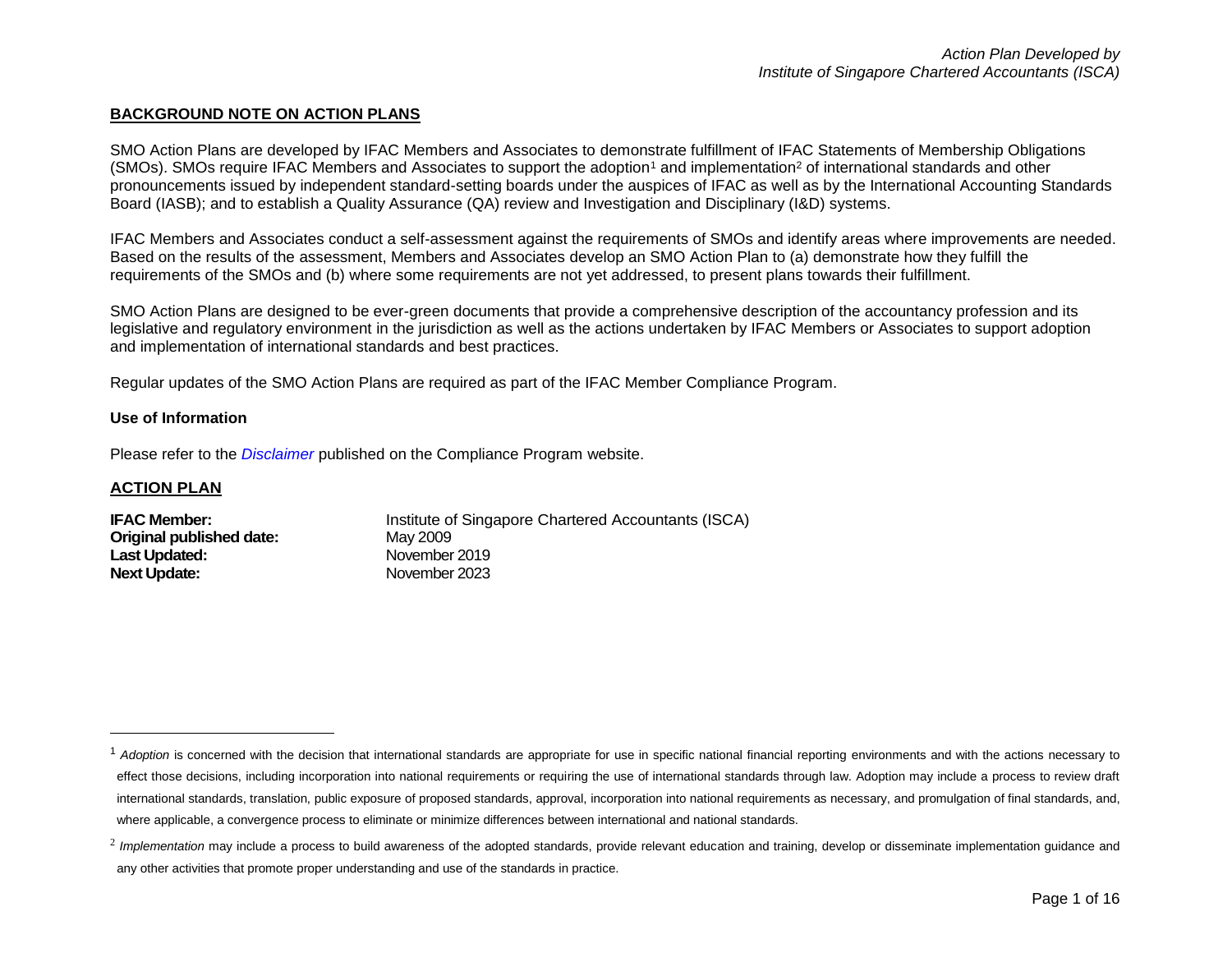# **Glossary**

| AASC              | Auditing and Assurance Standards Committee                  |
|-------------------|-------------------------------------------------------------|
| <b>ACRA</b>       | Accounting and Corporate Regulatory Authority               |
| <b>AS Council</b> | <b>Accounting Standards Council</b>                         |
| ASC               | <b>Accounting Standards Committee</b>                       |
| <b>CPE</b>        | <b>Continuing Professional Education</b>                    |
| <b>FRSs</b>       | <b>Financial Reporting Standards</b>                        |
| <b>IAASB</b>      | International Auditing and Assurance Standards Board        |
| <b>IAESB</b>      | International Accounting Education Standards Board          |
| IASB              | <b>International Accounting Standards Board</b>             |
| <b>ISCAs</b>      | Institute of Singapore Chartered Accountants                |
| IES.              | International Education Standard                            |
| <b>IESBA</b>      | <b>International Ethics Standards Board for Accountants</b> |
| <b>IFAC</b>       | International Federation of Accountants                     |
| <b>IFRSs</b>      | International Financial Reporting Standards                 |
| <b>IPSASs</b>     | <b>International Public Sector Accounting Standards</b>     |
| <b>IPSASB</b>     | International Public Sector Accounting Standards Board      |
| <b>ISA</b>        | International Standard on Auditing                          |
| ISQC1             | International Standard on Quality Control 1                 |
| <b>PAOC</b>       | <b>Public Accountants Oversight Committee</b>               |
| PIE               | <b>Public Interest Entities</b>                             |
| PMP               | Practice Monitoring Programme                               |
| Singapore CA      |                                                             |
| Qualification     | Singapore Chartered Accountant Qualification                |
| <b>SMO</b>        | Statement of Membership Obligation                          |
| <b>SSA</b>        | Singapore Standards on Auditing                             |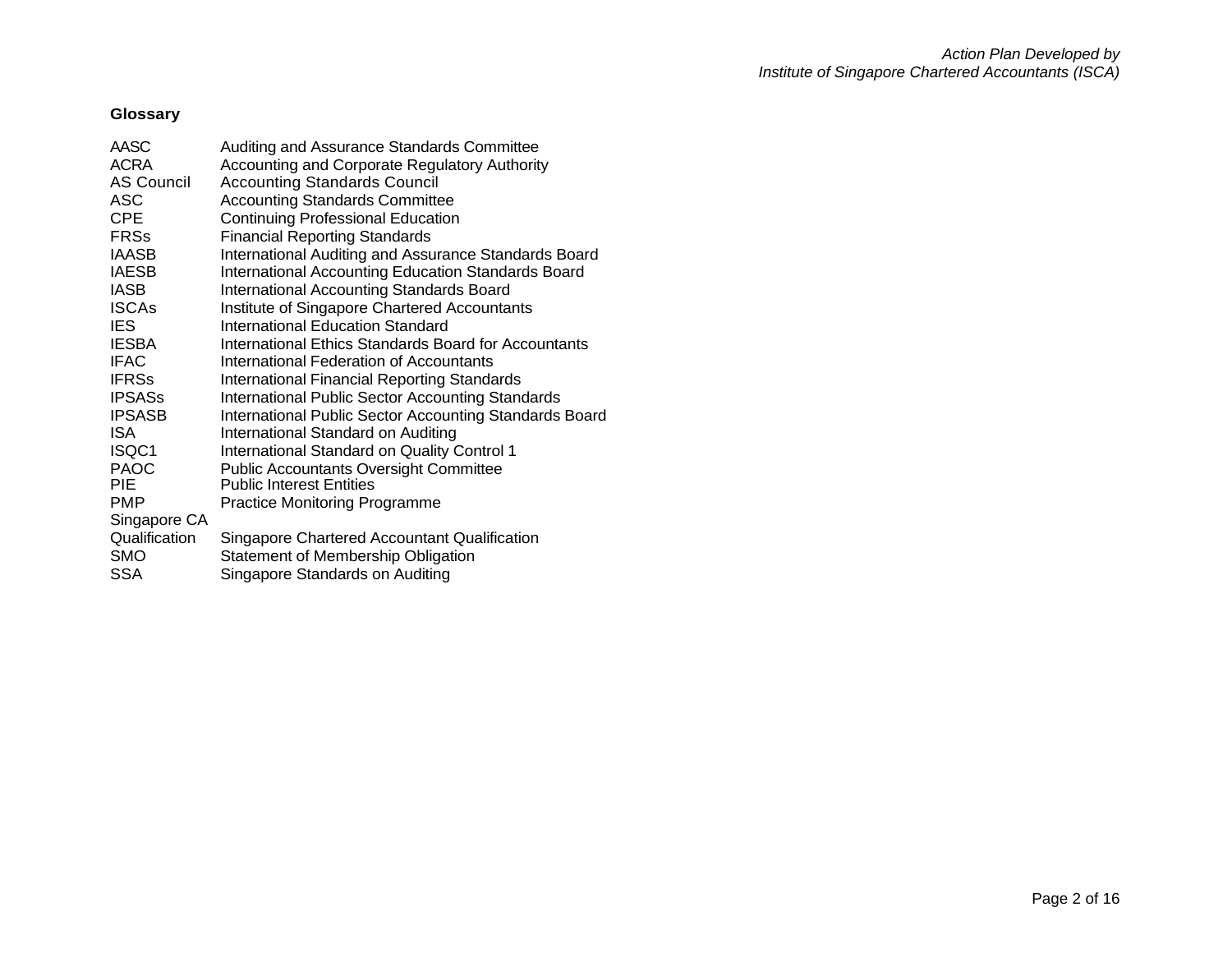#### **Action Plan Subject:** SMO 1-Quality Assurance **Action Plan Objective:** Continue to use best endeavors to ensure high standard of quality control and quality assurance review system that addresses the SMO 1 requirements.

### *Background: (PMP & AQSD)*

The Institute of Singapore Chartered Accountants (ISCA)'s Audit Quality and Standards Development (AQSD) department has the responsibility for QA Review. There is a requirement for firms to maintain quality control systems in accordance with SSQC 1 (which is based on ISQC 1) and the AQSD department addresses requirements set out in SMO 1, Quality Assurance.

The voluntary Quality Assurance Review (QAR) Programme involves the review of the Public Accountant's engagement file(s) for compliance with the Singapore Standards on Auditing (SSA) and the firm-level quality controls for compliance with SSQC 1. Guided by this programme, the QA Reviewer reviews the Public Accountant's signed off engagement file(s) and quality control system. Upon completion of the QAR Programme, a QAR Memo which includes the findings and proposed action plans will be furnished to the Public Accountant.

The Practice Monitoring Programme (PMP) administered under the oversight of the Public Accountants Oversight Committee (PAOC), which is a board committee under the Accounting & Corporate Regulatory Authority (ACRA). ACRA regards the PMP as an important regulatory instrument with which to promote audit quality. As part of the overall PMP, ACRA carries out the inspection of audits of public interest entities while ISCA Practice Monitoring (PM) division carries out the inspection of audits of non-public interest entities

The PMP provides assurance to the market through ascertaining whether public accountants have complied with the prescribed auditing standards, methods, procedures and other requirements. This assurance gives users of financial reports increased confidence in audit opinions. The desired regulatory outcome is for the PMP to be a constructive exercise for ACRA, the accounting profession, as well as the business and investor communities.

| #                | <b>Start Date</b>                                         | <b>Actions</b>                                                                                                                                                                                                | <b>Completion</b><br>Date | <b>Responsibility</b>                     | Resource                                                                                                         |  |  |
|------------------|-----------------------------------------------------------|---------------------------------------------------------------------------------------------------------------------------------------------------------------------------------------------------------------|---------------------------|-------------------------------------------|------------------------------------------------------------------------------------------------------------------|--|--|
|                  | Ongoing Activities to Maintain Practice Monitoring Review |                                                                                                                                                                                                               |                           |                                           |                                                                                                                  |  |  |
| $\mathbf{1}$ .   | Ongoing                                                   | Carry out the Practice Monitoring Review for public<br>accounting firms auditing non-public interest entities<br>(non-PIEs) under the supervision of Accounting and<br>Corporate Regulatory Authority (ACRA). | Ongoing                   | Practice<br>Monitoring<br>(PM) Department | <b>ISCA PM Department working</b><br>closely with the Accounting and<br>Corporate Regulatory Authority<br>(ACRA) |  |  |
| $\overline{2}$ . | Ongoing                                                   | Conduct joint forums with ACRA to discuss the common<br>observations during the Practice Monitoring Programme<br>(PMP) review and other common financial reporting<br>issues facing the small practitioners.  | Ongoing                   | <b>PM Department</b>                      | <b>ISCA PM Department working</b><br>closely with the Accounting and<br>Corporate Regulatory Authority<br>(ACRA) |  |  |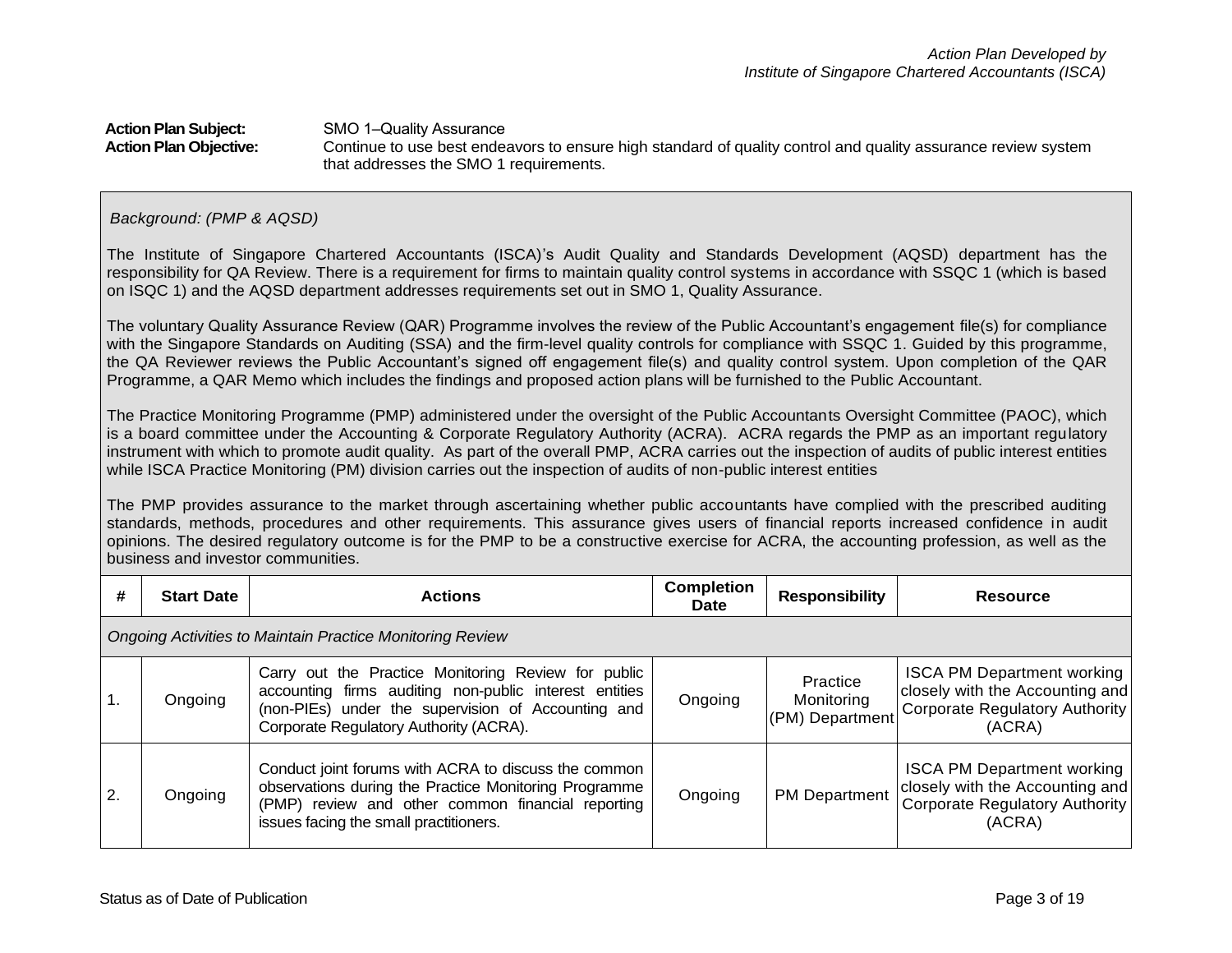| 3.  | Ongoing | Conduct tailored courses for small practitioners to<br>address common observations noted during the PMP<br>review.                                                                                                                                 | Ongoing                       | <b>CPE Department</b>                                                        | <b>ISCA CPE Department working</b><br>closely with PM Department |
|-----|---------|----------------------------------------------------------------------------------------------------------------------------------------------------------------------------------------------------------------------------------------------------|-------------------------------|------------------------------------------------------------------------------|------------------------------------------------------------------|
| 4.  | Ongoing | practical<br>guidance to address<br><b>Issue</b><br>common<br>observations and areas of considerations noted during<br>the PMP review and provide guidance to practitioners.                                                                       | Ongoing                       | <b>PM Department</b>                                                         | <b>ISCA PM Department working</b><br>closely with ACRA           |
| 5.  | 2012 Q3 | Provide and perform quality assurance (QA) review on<br>practitioners' engagement files; sharing good practices<br>and provide advice on areas for improvements.                                                                                   | Ongoing                       | Audit Quality and<br><b>Standards</b><br>Development<br>(AQSD)<br>Department | <b>ISCA AQSD Department</b>                                      |
| 6.  | 2012 Q3 | Provide a platform for small practice practitioners and<br>managers to share and discuss technical issues in a<br>focus group discussion setting, facilitated by an<br>experienced practitioner.                                                   | Ongoing                       | <b>CPE Department</b>                                                        | <b>ISCA CPE Department</b>                                       |
| 7.  | 2012 Q2 | Issue SSQC1 Practice Guides which focus on the major<br>components of the six elements of SSQC 1 and contain<br>numerous practice aid templates.                                                                                                   | January 2013<br>Completed     | <b>AQSD</b><br>Department                                                    | <b>ISCA AQSD Department</b>                                      |
| 8.  | 2013 Q1 | seminars/workshops to provide<br>Conduct relevant<br>guidance to small and medium-sized practices in<br>implementing SSQC 1 and to address challenges faced<br>by them                                                                             | Ongoing                       | <b>AQSD</b><br>Department                                                    | <b>ISCA AQSD Department</b>                                      |
| 9.  | 2014 Q3 | Conduct post-implementation review of firm's system of<br>quality control for compliance with the Singapore<br>Standard on Quality Control 1 (SSQC1).                                                                                              | Ongoing                       | <b>AQSD</b><br>Department                                                    | <b>ISCA AQSD Department</b>                                      |
| 10. | 2014 Q3 | Develop and launch the illustrative Financial Statements<br>of a Singapore-incorporated company, which serves as a<br>guide for users of financial statements (both preparers<br>and reviewers) to enhance the quality of financial<br>statements. | December<br>2015<br>completed | <b>AQSD</b><br>Department                                                    | <b>ISCA AQSD Department</b>                                      |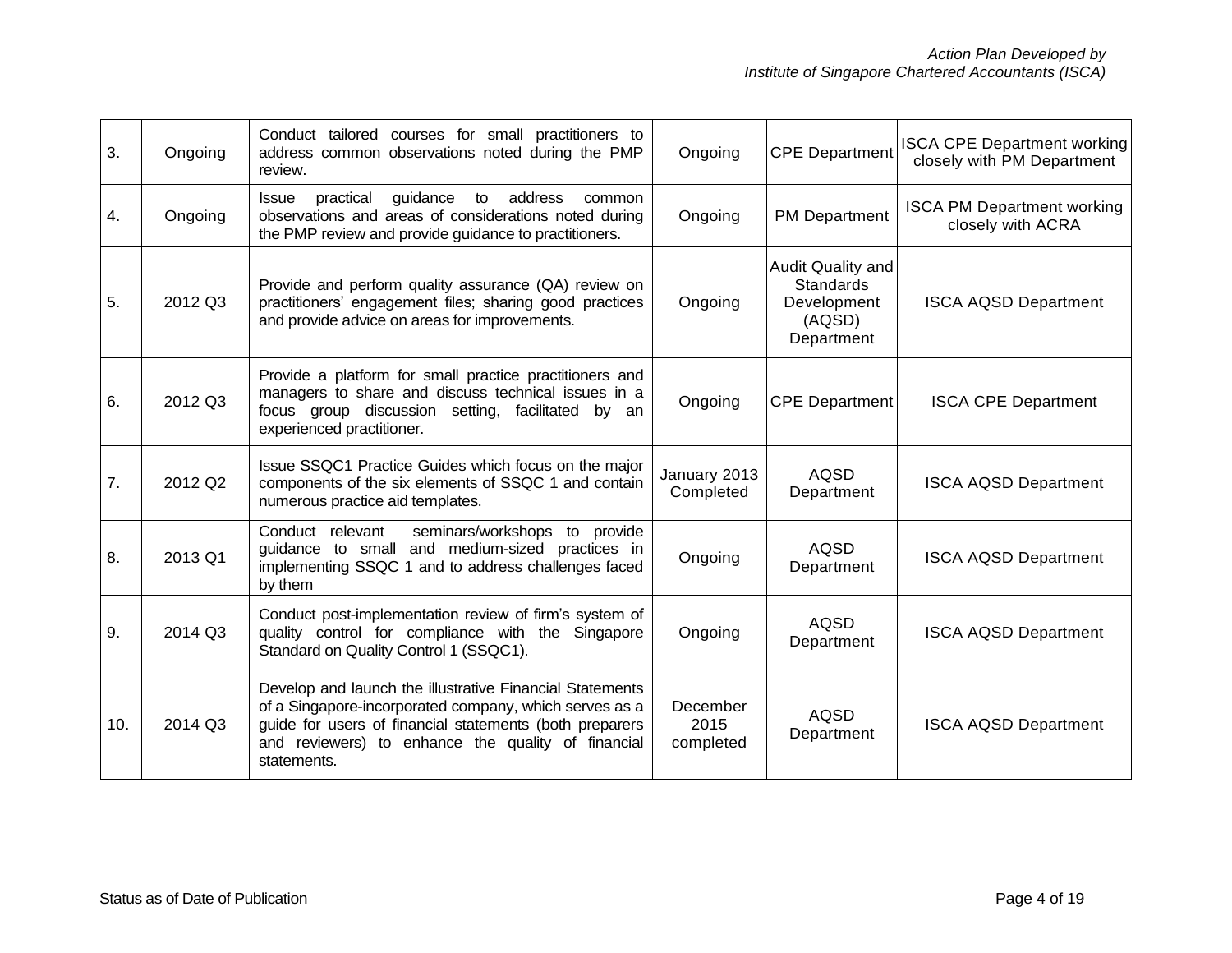| 11. | 2015 Q2 | Develop and launch the Illustrative Quality Control<br>Manual (IQCM) to help SMPs in their implementation of<br>SSQC 1. The policies and procedures contained in the<br>IQCM are developed based on the requirements of<br>SSQC 1.                         | March 2016<br>completed | AQSD<br>Department                                                      | <b>ISCA AQSD Department</b>                     |
|-----|---------|------------------------------------------------------------------------------------------------------------------------------------------------------------------------------------------------------------------------------------------------------------|-------------------------|-------------------------------------------------------------------------|-------------------------------------------------|
| 12. | 2013 Q1 | Monitor selected CPE programmes to evaluate if the<br>programmes meet the relevant professional development<br>needs of members.                                                                                                                           | Ongoing                 | Professional<br>Development<br>(PD) Department<br>and CPE<br>Department | <b>ISCA PD Department and CPE</b><br>Department |
|     |         | Review of ISCA's Compliance Information                                                                                                                                                                                                                    |                         |                                                                         |                                                 |
| 13. | Ongoing | Perform periodic review of ISCA SMO Action Plan and<br>update sections relevant to SMO 1 as necessary. Once<br>updated, ISCA will inform IFAC Compliance staff about<br>the updates in order for the Compliance staff to republish<br>updated information. | Ongoing                 | <b>PM Department</b>                                                    | <b>ISCA Staff from relevant</b><br>departments  |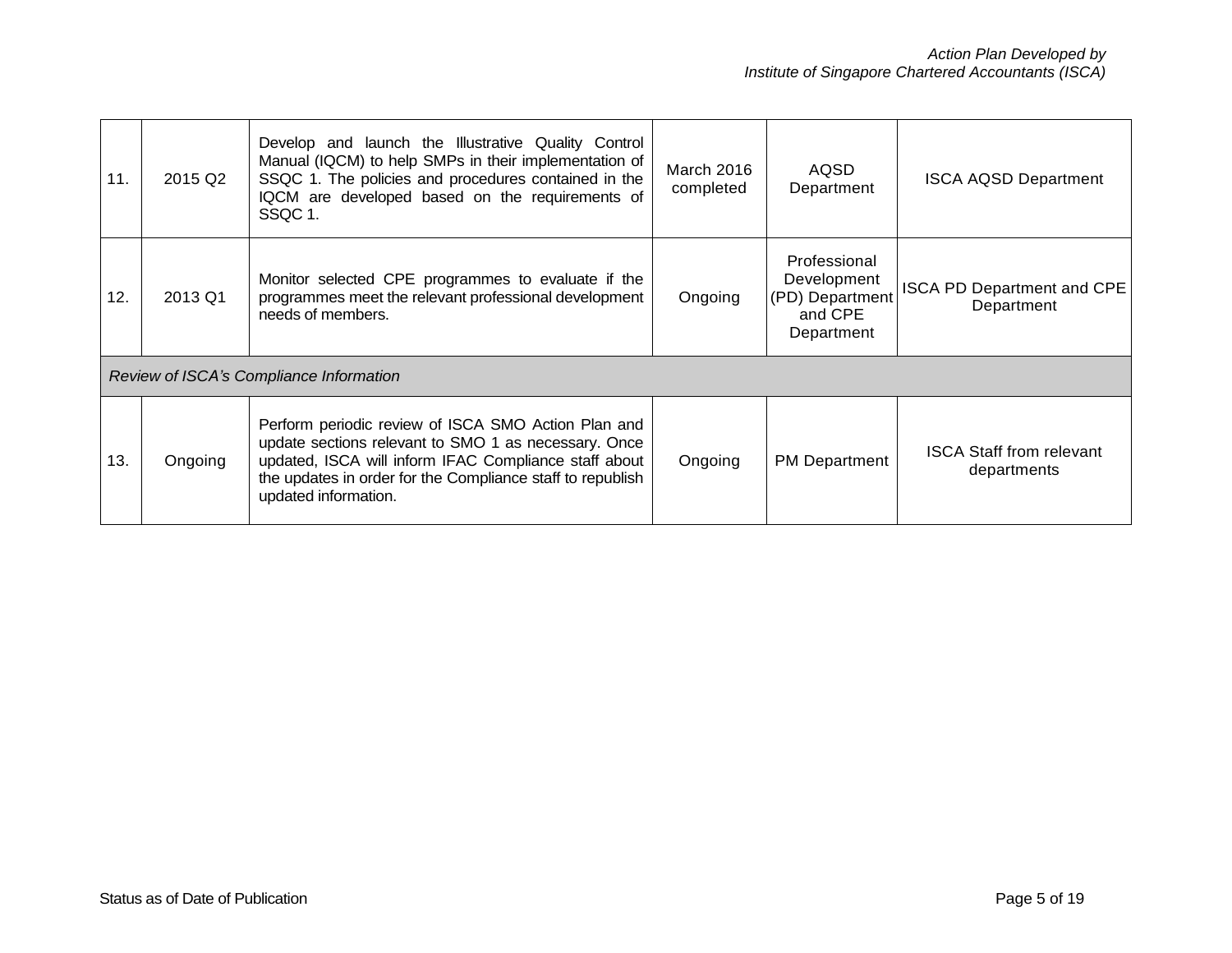## **Action Plan Subject:** SMO 2–International Education Standards for Professional Accountants and Other Pronouncements issued by the IAESB **Action Plan Objective:** Continue to ensure that ISCA professional education requirements comply with the relevant IES

 *Background: (MSD, PDQ & CPE)*

Candidates for ISCA membership are required to (i) complete the Singapore Chartered Accountant Qualification (Singapore CA Qualification), or (ii) satisfy recognised overseas qualifications and apply through the Reciprocal Membership Agreement route. See <https://isca.org.sg/become-a-member/pathways/chartered-accountant-pathway/> for more information.

The Continuing Professional Education (CPE) requirements of ISCA are aligned with the International Education Standard (IES) 7, "Continuing Professional Development (Redrafted)" issued by the International Federation of Accountants (IFAC). Non-practising members must attain 120 CPE hours of which 60 hours must be verifiable CPE activities per triennium with coverage of ethics. Within each year, these members must complete 20 verifiable hours, including 2 verifiable hours of ethics. In addition to these, members who are public accountants must further comply with ACRA's CPE requirements in respect of the application or renewal of the certificate for registration as public accountants.

Members, are required to declare their CPE compliance in meeting the minimum verifiable and non-verifiable hours annually upon renewing their membership. A sample of the eligible members will be selected at random annually to participate in the CPE audit.

The Singapore CA Qualification was launched in June 2013 as the new professional qualification pathway for CA (Singapore). Graduates of the Singapore CA Qualification will be conferred the Chartered Accountant of Singapore designation by ISCA upon meeting all requisite requirements. As the Administrator of the Singapore CA Qualification, ISCA is responsible for the registration of candidates, administration of examinations and workshops, accreditation of Training Organisations and universities. ISCA has signed three full Reciprocal Membership Agreements (RMAs) with ICAEW, ICAS and CAI in 2017 subsequent to a rigorous review process involving the satisfactory completion of the mutual recognition checklist adopted by specific leading PAOs. The requirements of the revised IESs issued by IFAC served as the minimum standards for this checklist. Similarly, ISCA was evaluated based on a similar checklist, which included a mapping of the programme's learning outcomes to the additional requirements of the IESs (IES 2, 3 and 4).

Further information about Singapore CA Qualification can be found at [https://www.sac.gov.sg/scaq.](https://www.sac.gov.sg/scaq) Further information about ISCA memberships requirements and continuing professional education (CPE) compliance can be found at: <https://isca.org.sg/member-services/members-obligations/> and [https://isca.org.sg/become-a-member/members-obligations/cpe](https://isca.org.sg/become-a-member/members-obligations/cpe-compliance/cpe-requirements/)[compliance/cpe-requirements/](https://isca.org.sg/become-a-member/members-obligations/cpe-compliance/cpe-requirements/)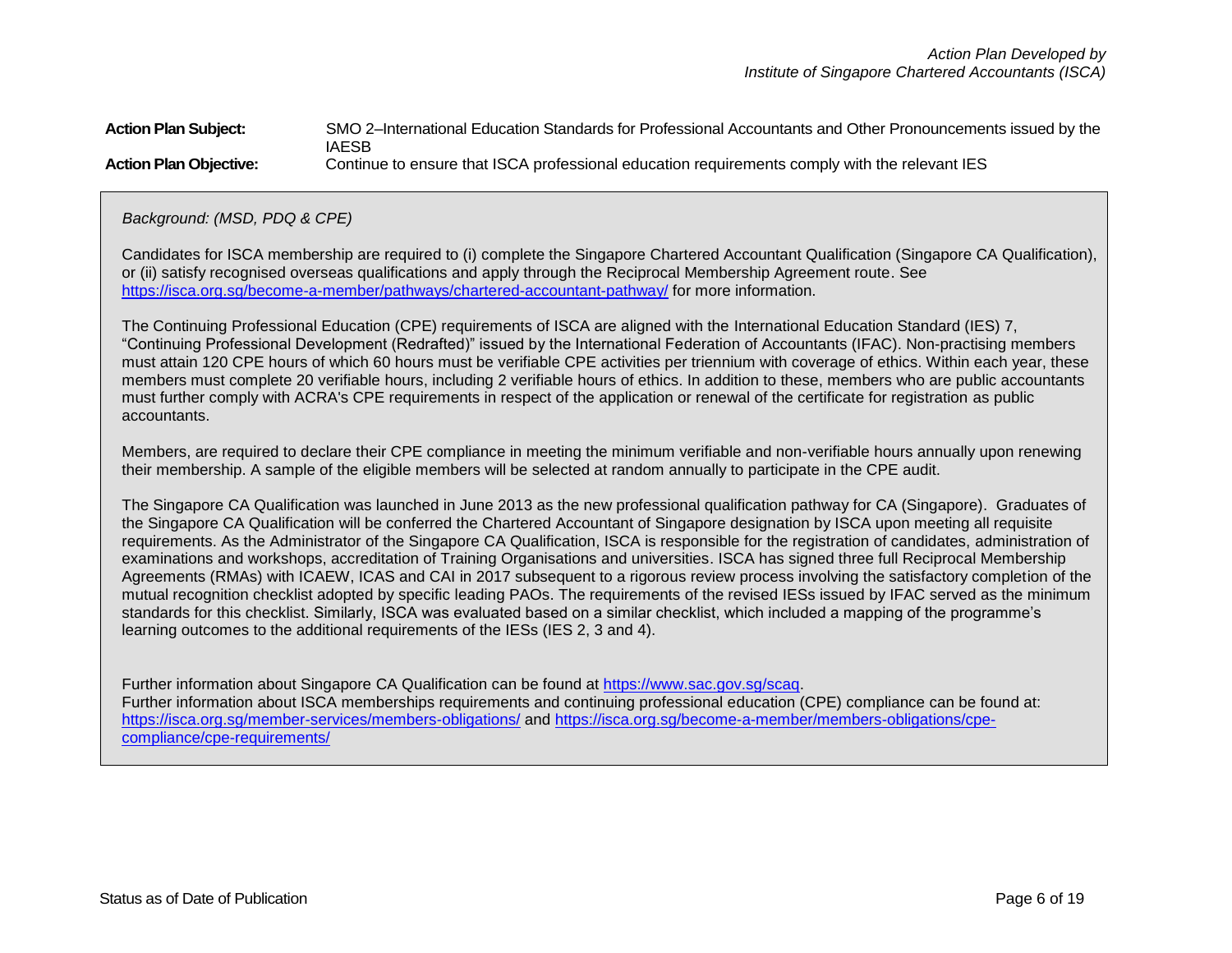| #   | <b>Start Date</b>                                     | <b>Actions</b>                                                                                                                                                                                                        | <b>Completion</b><br><b>Date</b>                              | <b>Responsibility</b>                                                   | <b>Resource</b>                                                                                                                                                                    |  |  |  |
|-----|-------------------------------------------------------|-----------------------------------------------------------------------------------------------------------------------------------------------------------------------------------------------------------------------|---------------------------------------------------------------|-------------------------------------------------------------------------|------------------------------------------------------------------------------------------------------------------------------------------------------------------------------------|--|--|--|
|     | Continue to Ensure Compliance with SMO 2 Requirements |                                                                                                                                                                                                                       |                                                               |                                                                         |                                                                                                                                                                                    |  |  |  |
| 14. | Ongoing                                               | Continue to offer regular seminars and<br><b>CPE</b><br>programmes on the updated ethics pronouncements.                                                                                                              | Ongoing                                                       | <b>CPE Dept</b>                                                         | A series of Ethics courses for<br>Public Accountants and<br>Professional Accountants in<br>Business has been launched,<br>covering broad ethical issues<br>relevant to accountants |  |  |  |
| 15. | Ongoing                                               | Inform members of new and revised standards from<br>the International Accounting Education Standards<br>Board (IAESB).                                                                                                | Ongoing                                                       | Pathways<br>Development<br>and<br>Qualifications<br>(PDQ)<br>Department | <b>ISCA PDQ</b>                                                                                                                                                                    |  |  |  |
| 16. | Ongoing                                               | Monitor and review new IESs as well as comment on<br>EDs to ensure the ISCA professional education<br>requirements comply with the relevant IES.                                                                      | Ongoing                                                       | <b>PDO</b>                                                              | <b>ISCA PDQ</b>                                                                                                                                                                    |  |  |  |
| 17. | Ongoing                                               | Work closely with the Singapore<br>Accountancy<br>Commission to incorporate relevant requirements from<br>the IESs into the Singapore CA Qualification.                                                               | Ongoing                                                       | <b>PDQ</b>                                                              | <b>ISCA PDQ</b>                                                                                                                                                                    |  |  |  |
| 18. | Ongoing                                               | Work closely with the Singapore Accountancy<br>Commission to ensure accreditation guidelines are<br>relevant and in accordance with IES1 requirements for<br>the annual and five-yearly review of university degrees. | Ongoing                                                       | <b>PDQ</b>                                                              | <b>ISCA PDQ</b>                                                                                                                                                                    |  |  |  |
| 19. | Ongoing                                               | Work closely with the Singapore Accountancy<br>Commission to ensure that the practical requirements<br>of the Singapore CA Qualification are in accordance<br>with IES requirements.                                  | Revised in 2017,<br>based on the<br>revised IES 3, 5<br>and 6 | <b>PDQ</b>                                                              | <b>ISCA PDQ</b>                                                                                                                                                                    |  |  |  |
|     |                                                       | Review of ISCA's Compliance Information                                                                                                                                                                               |                                                               |                                                                         |                                                                                                                                                                                    |  |  |  |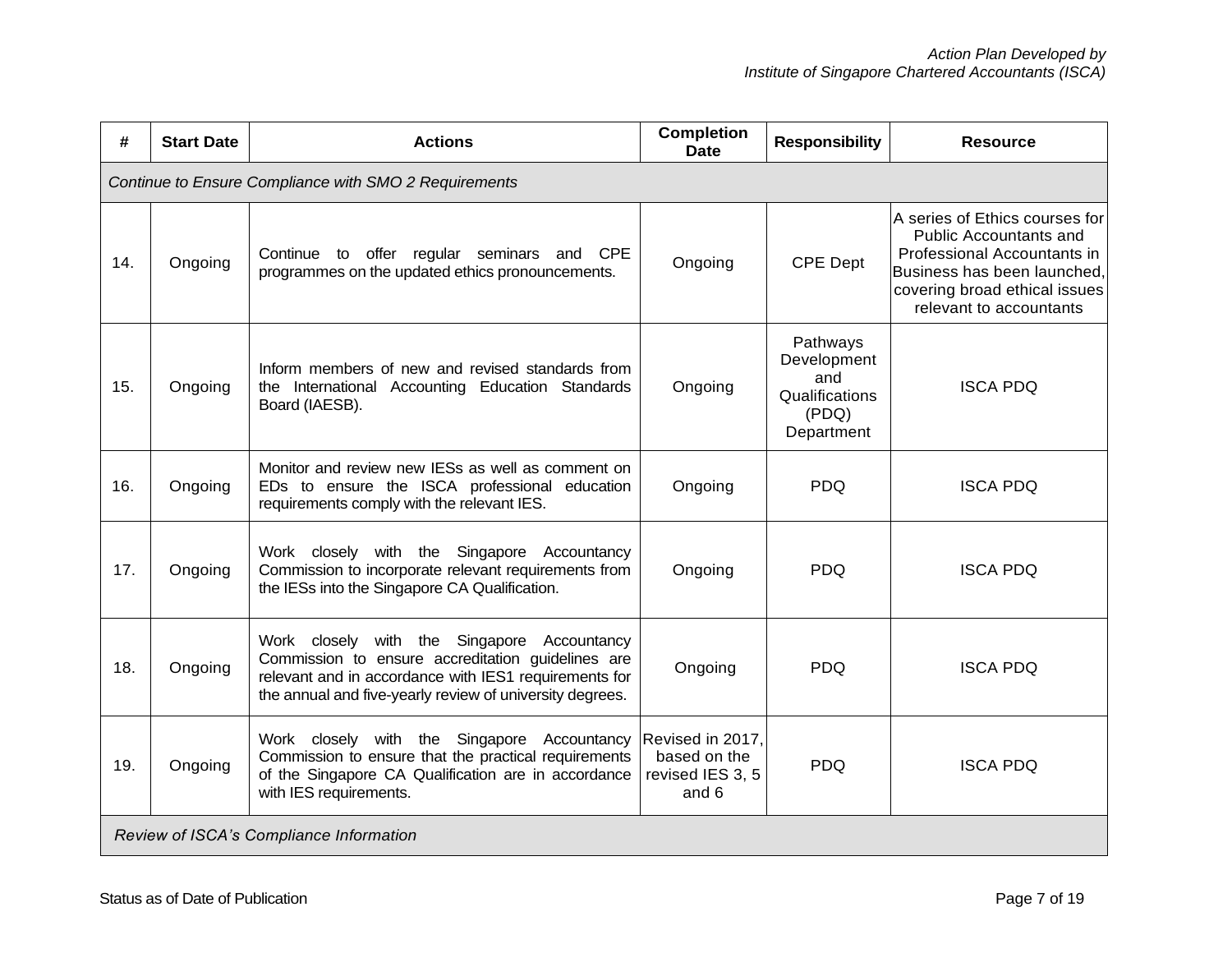| #   | <b>Start Date</b> | <b>Actions</b>                                                                                                                                                                                                                                  | <b>Completion</b><br><b>Date</b> | <b>Responsibility</b>                                                                                                                   | <b>Resource</b>   |
|-----|-------------------|-------------------------------------------------------------------------------------------------------------------------------------------------------------------------------------------------------------------------------------------------|----------------------------------|-----------------------------------------------------------------------------------------------------------------------------------------|-------------------|
| 20. | Ongoing           | Perform periodic review of ISCA SMO Action Plan and<br>update sections relevant to SMO 2 as necessary. Once<br>updated inform IFAC compliance staff about the<br>updates in order for the compliance staff to republish<br>updated information. | Ongoing                          | Member<br><b>Services</b><br>Department/<br>Pathways<br>Development<br>and<br>Qualifications<br>Department/<br><b>CPE</b><br>Department | <b>ISCA Staff</b> |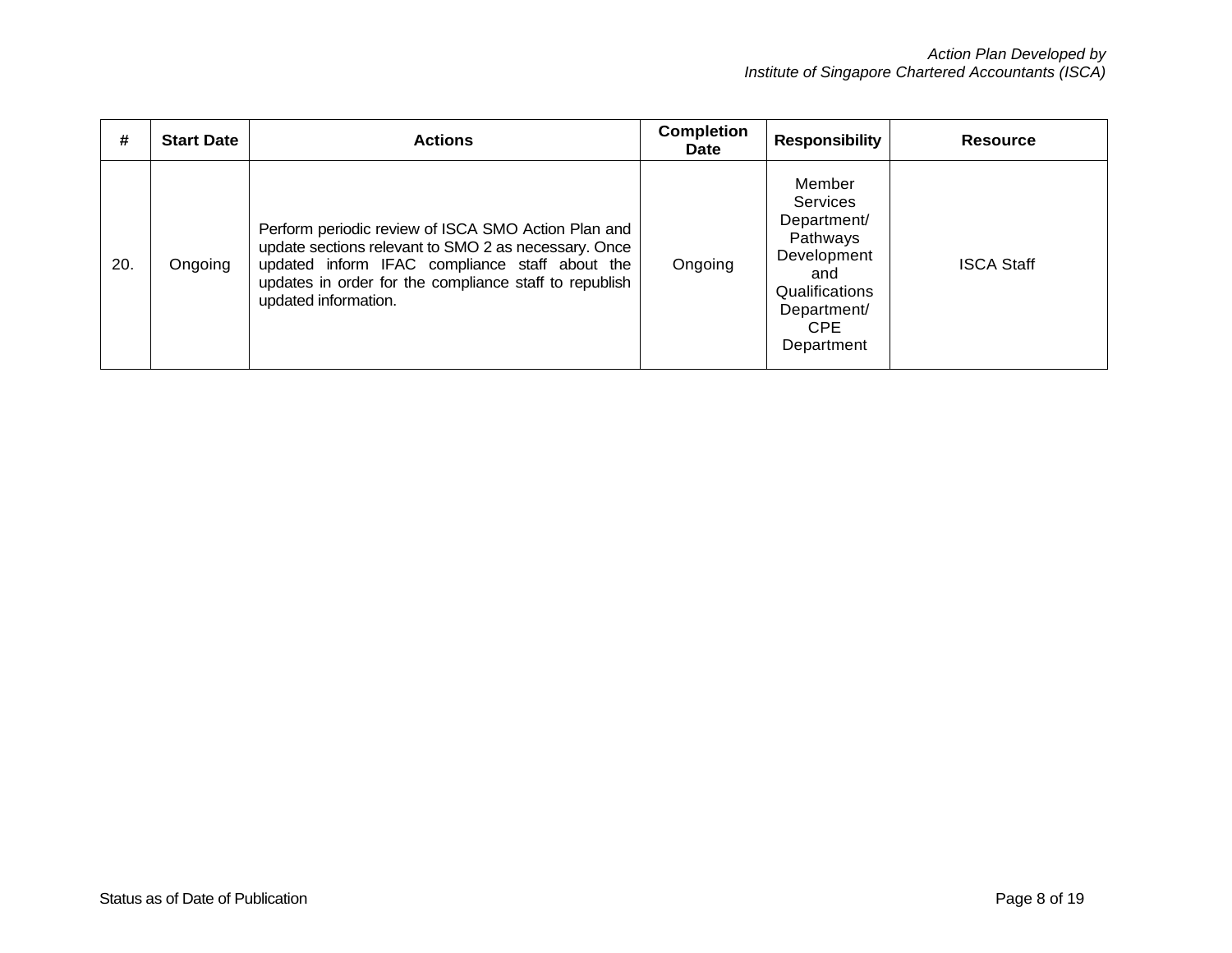| <b>Action Plan Subject:</b>   | SMO 3-International Standards and other Pronouncements Issued by the IAASB                |
|-------------------------------|-------------------------------------------------------------------------------------------|
| <b>Action Plan Objective:</b> | Continue to Use Best Endeavours to Maintain an Ongoing Process for Convergence with IAASB |
|                               | Pronouncements                                                                            |

#### *Background: (Audit Quality and Standards Development)*

The Accounting and Corporate Regulatory Authority (ACRA) has the responsibility for approving auditing and assurance standards and plays an oversight role in the setting of auditing and assurance standards in Singapore through the Public Accountants Oversight Committee (PAOC). The International Standards on Auditing (ISAs), as issued by the International Auditing and Assurance Standards Board (IAASB) are adopted as Singapore Standards on Auditing (SSAs), with modifications to reflect local legal requirements where appropriate. SSAs are issued following the approval of the ISCA Council and the approval of the PAOC.

The above also applies to the assurance standards issued by IAASB as follows:

International Standards on Review Engagements (ISREs), adopted as Singapore Standards on Review Engagements (SSREs) International Standards on Assurance Engagements (ISAEs), adopted as Singapore Standards on Assurance Engagements (SSAEs) International Standards on Related Services (ISRSs), adopted as Singapore Standards on Related Services (SSRSs) International Standards on Quality Control (ISQCs), adopted as Singapore Standards on Quality Control (SSQCs)

The Auditing and Assurance Standards Committee (AASC) of ISCA, with the assistance from the ISCA Audit Quality and Standards Development (AQSD) Department, is responsible for the entire due process in setting auditing and assurance standards. In cases where the recommendation is to adopt an international auditing or assurance standard in Singapore as a Singapore equivalent without amendment, the AASC shall recommend the proposed Singapore auditing or assurance standard to the ISCA Council for approval. The recommendation should note any proposed modifications that were considered but recommended against. Upon the ISCA Council's approval of the proposed Singapore auditing or assurance standard, the AASC shall recommend the proposed standard to the PAOC for approval.

In cases where the recommendation is to adopt a modified version of an international auditing or assurance standard as a Singapore equivalent, the AASC shall recommend the proposed modifications to the ISCA Council for approval. Upon the ISCA Council's approval of the proposed modifications, the AASC shall recommend the proposed standard to the PAOC for approval.

In addition to its work through the AASC, ISCA supports implementation of the auditing and assurance standards through training, seminars, guidance publications and updates of its CPE programmes.

|     | <b>Start Date</b>                                       | <b>Actions</b>                                                                                                                    | <b>Completion</b><br>Date | <b>Responsibility</b>       | <b>Resource</b>                                     |  |
|-----|---------------------------------------------------------|-----------------------------------------------------------------------------------------------------------------------------------|---------------------------|-----------------------------|-----------------------------------------------------|--|
|     | Ongoing Processes to Converge with IAASB Pronouncements |                                                                                                                                   |                           |                             |                                                     |  |
| 21. | Ongoing                                                 | Continue to support the AASC through technical and<br>from the<br><b>ISCA</b><br>administrative<br>support<br>AQSD<br>Department. | Ongoing                   | AASC and AQSD<br>Department | AASC with the assistance<br>of ISCA AQSD Department |  |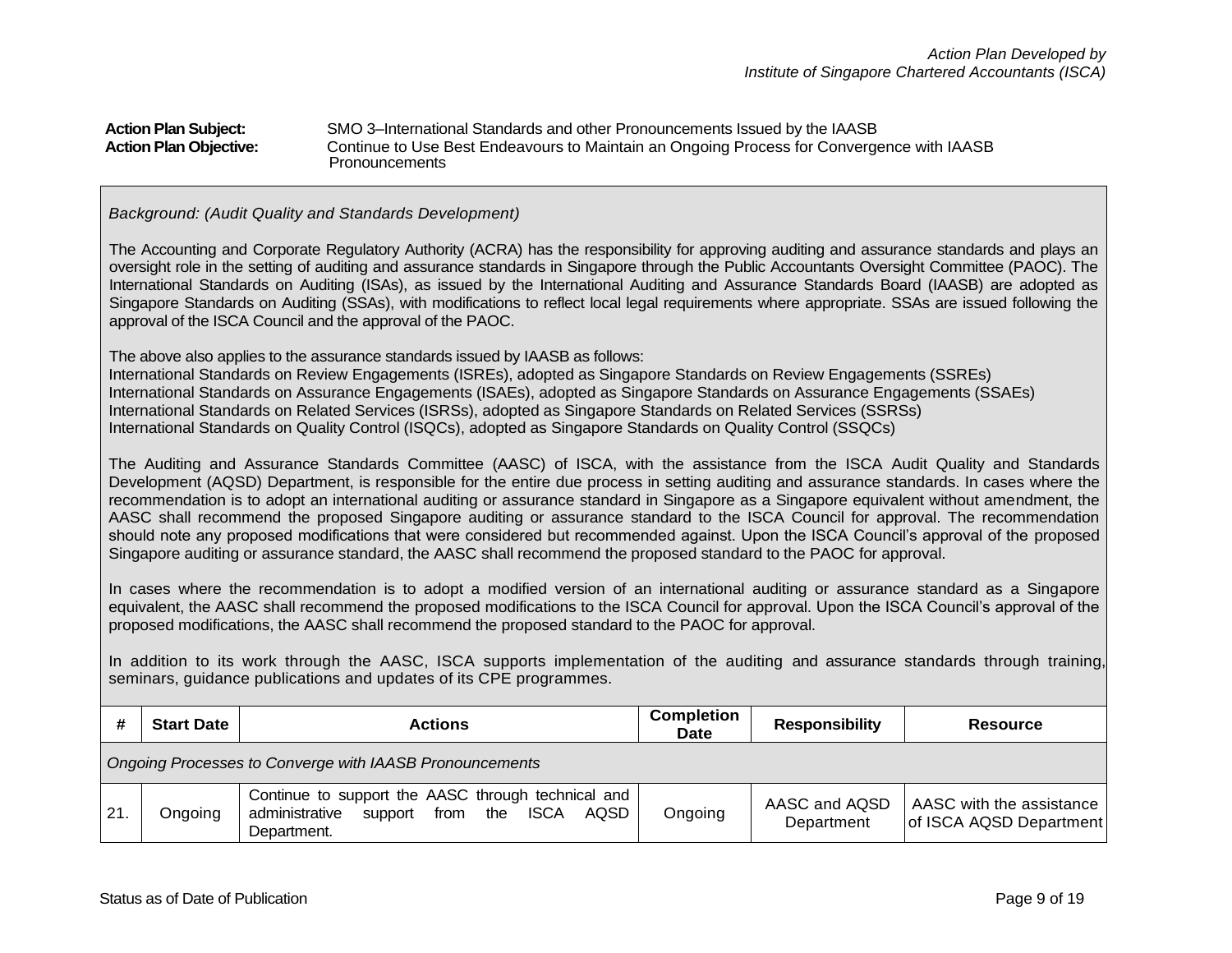| 22. | Ongoing                                 | Continue to prepare, via the AASC, draft comment<br><b>IAASB</b><br>the<br><b>IAASB</b><br>to<br>Exposure<br>letters<br>on.<br>Drafts/Discussion Papers.                                                                                                                               | Ongoing | AASC and<br><b>AQSD Department</b>                                                              | AASC with the assistance<br>of ISCA AQSD Department                 |  |
|-----|-----------------------------------------|----------------------------------------------------------------------------------------------------------------------------------------------------------------------------------------------------------------------------------------------------------------------------------------|---------|-------------------------------------------------------------------------------------------------|---------------------------------------------------------------------|--|
| 23. | Ongoing                                 | Continue to use best endeavours in following the<br>IAASB's work programme, and updating the Action Plan<br>for future activities where necessary.                                                                                                                                     | Ongoing | AASC and<br><b>AQSD Department</b>                                                              | AASC with the assistance<br>of ISCA AQSD Department                 |  |
| 24. | Ongoing                                 | Continue to support the implementation of the auditing<br>and assurance standards through training, seminars,<br>guidance publications and updates of<br><b>CPE</b><br>its<br>programmes.                                                                                              | Ongoing | AQSD Department,<br>Professional<br>Development (PD)<br>Department and<br><b>CPE Department</b> | <b>ISCA AQSD Department.</b><br>PD Department and CPE<br>Department |  |
| 25. | Ongoing                                 | Continue to offer regular CPE programmes covering the<br>latest auditing and assurance standards updates as well<br>as individual auditing and assurance standards.                                                                                                                    | Ongoing | <b>CPE Department</b>                                                                           | <b>ISCA CPE Department</b>                                          |  |
| 26. | Ongoing                                 | Publications/Raising Awareness: Updates on auditing<br>and assurance matters are communicated via the Audit<br>& Assurance section of the Knowledge Centre in the<br>ISCA website, monthly IS Chartered Accountant Journal<br>and weekly ISCA e-newsletter to keep members<br>updated. | Ongoing | <b>AQSD Department</b>                                                                          | <b>ISCA AQSD Department</b>                                         |  |
|     | Review of ISCA's Compliance Information |                                                                                                                                                                                                                                                                                        |         |                                                                                                 |                                                                     |  |
| 27. | Ongoing                                 | Perform periodic review of ISCA's SMO Action Plan and<br>update sections relevant to SMO 3 as necessary. Once<br>updated inform IFAC Compliance staff about the<br>updates in order for the Compliance staff to republish<br>updated information.                                      | Ongoing | <b>AQSD Department</b>                                                                          | <b>ISCA AQSD Department</b>                                         |  |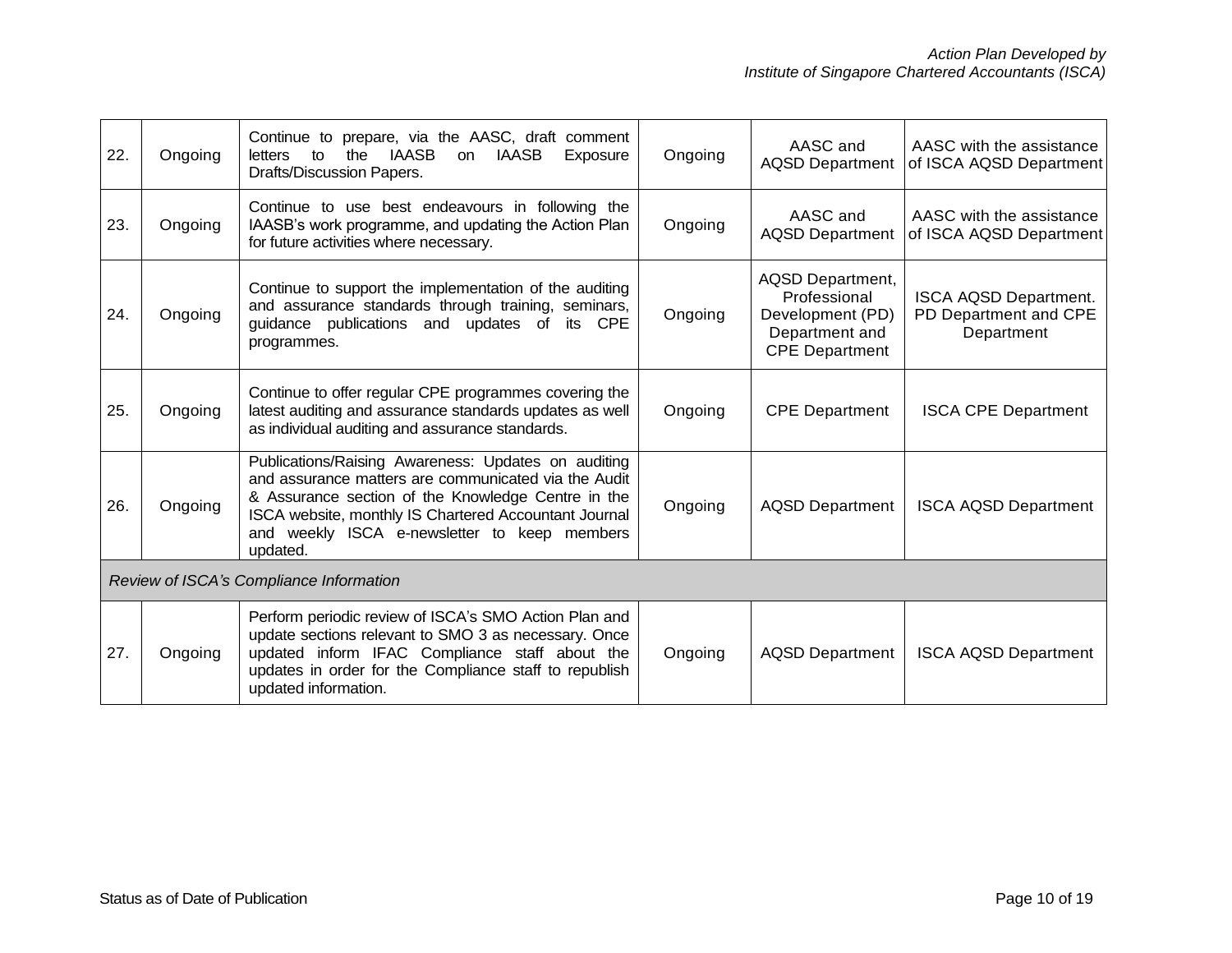# **Action Plan Subject:** SMO 4–IESBA Code of Ethics for Professional Accountants Action Plan Objective: **Adopt and support implementation of the Revised IESBA Code of Ethics**

#### *Background: (Corporate Reporting & Ethics Division – Ethics Department)*

ISCA issues the ISCA Code of Professional Conduct and Ethics (ISCA Code) and members of ISCA (both public accountants and non-public accountants) are required to adhere to the ISCA Code.

The ISCA Code is modelled after the Code of Ethics for Professional Accountants published by the International Ethics Standards Board for Accountants (IESBA) of the International Federation of Accountants (IFAC). It also encompasses any Singapore provisions (to reflect local legal and regulatory environment) included in the Code of Professional Conduct and Ethics for Public Accountants and Accounting Entities issued by the Accounting and Corporate Regulatory Authority (ACRA code). The resulting requirements are no less stringent than those defined in the IESBA Code. ISCA Code was first issued on 25 November 2015 and was effective from 1 January 2016. In August 2018, ISCA issued changes to certain provisions in the ISCA Code relating to Long Association of Personnel with an Audit or Assurance Client. The current ISCA Code was updated on 14 August 2018 and is effective from 15 December 2018.

The ISCA Code is in the process of adopting the IESBA Pronouncement on Responding to Non-Compliance with Laws and Regulations (NOCLAR). The Pronouncement is expected to be effective as of 1 January 2020.

All members of ISCA shall observe strictly the ISCA Code and also the pronouncements on professional matters and professional ethics issued by ISCA from time to time. The ISCA Code provides that every member shall conduct himself in a manner consistent with the good reputation of the accountancy profession and refrain from any act or default, which is likely to bring discredit to the profession or himself.

The Ethics Committee (EC) of ISCA was reconstituted in May 2014. The EC is responsible for the entire due process in the revision of the ISCA Code based on the IESBA Code of Ethics (IESBA Code). If there are changes which involve sensitive or material matters impacting public accountants, the EC will consult ACRA's PAOC Ethics Sub-Committee on the appropriate course of action. At the end of the process, the EC shall recommend the revised ISCA Code to the ISCA Council for approval. The recommendation should note any proposed modifications from the IESBA Code. It should also note any proposed modifications that were considered but recommended against.

ISCA will continue to revise the ISCA Code as and when there are changes to the IESBA Code through its due process.

|     | <b>Start Date</b>                                                                             | <b>Actions</b>                                                                                           | <b>Completion</b><br><b>Date</b> | <b>Responsibility</b>       | Resource                                |  |  |
|-----|-----------------------------------------------------------------------------------------------|----------------------------------------------------------------------------------------------------------|----------------------------------|-----------------------------|-----------------------------------------|--|--|
|     | Maintaining Ongoing Processes to Adopt and Support Implementation of the IESBA Code of Ethics |                                                                                                          |                                  |                             |                                         |  |  |
| 28. | Ongoing                                                                                       | Continue to support the EC through technical and<br>administrative resources from the Ethics department. | Ongoing                          | EC and Ethics<br>Department | <b>ISCA EC and Ethics</b><br>Department |  |  |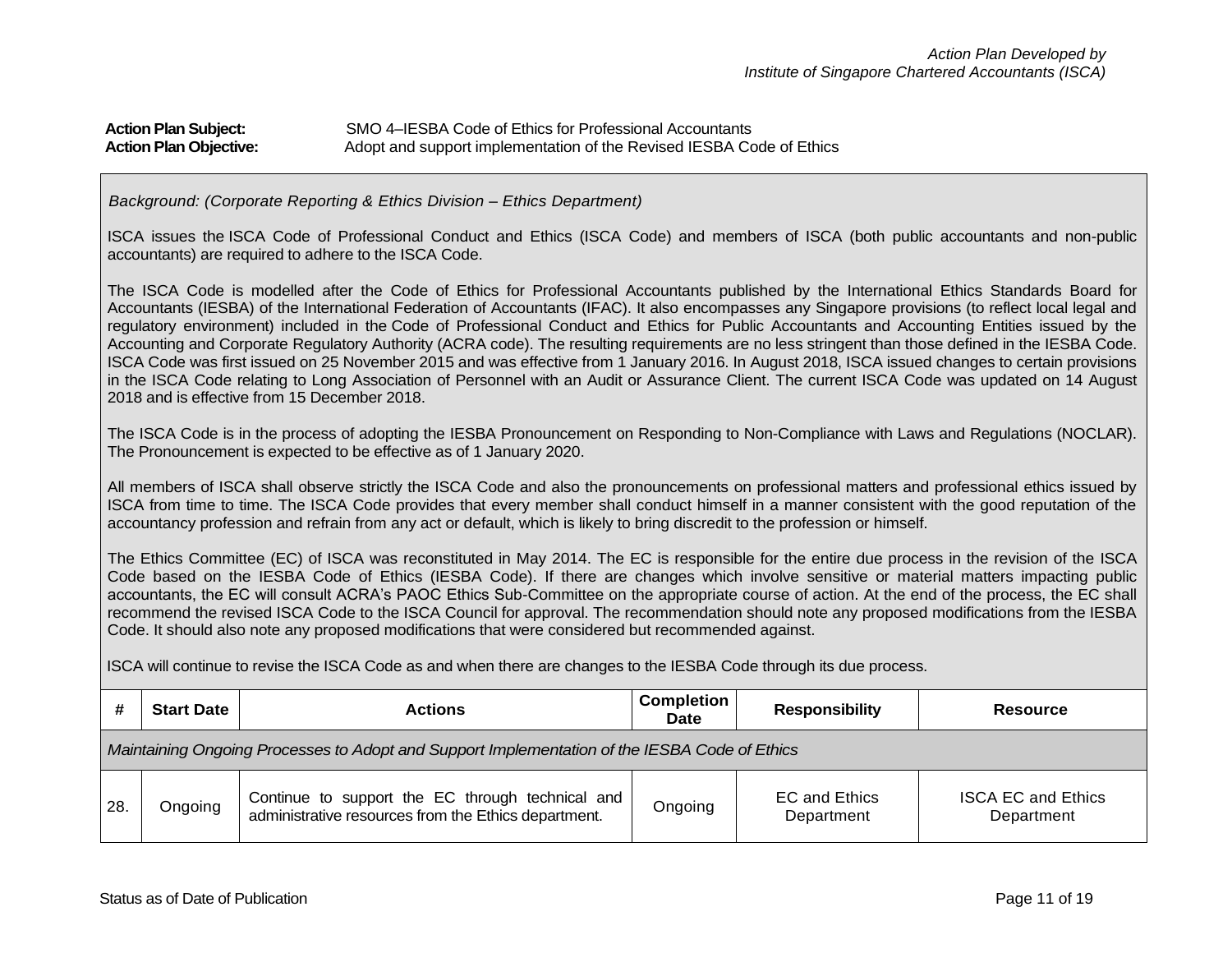| #   | <b>Start Date</b>                       | <b>Actions</b>                                                                                                                                                                                                                                                                                               | <b>Completion</b><br><b>Date</b> | <b>Responsibility</b>                                 | <b>Resource</b>                                            |  |  |
|-----|-----------------------------------------|--------------------------------------------------------------------------------------------------------------------------------------------------------------------------------------------------------------------------------------------------------------------------------------------------------------|----------------------------------|-------------------------------------------------------|------------------------------------------------------------|--|--|
| 29. | Ongoing                                 | Continue to prepare, via the EC, draft comment letters to<br>the IESBA on IESBA Drafts/Consultation Papers.                                                                                                                                                                                                  | Ongoing                          | <b>EC and Ethics</b><br>Department                    | <b>ISCA EC and Ethics</b><br>Department                    |  |  |
| 30. | Ongoing                                 | Continue to use best endeavours in following the<br>IESBA's work programme and updating the Action Plan<br>for future activities where necessary.                                                                                                                                                            | Ongoing                          | <b>EC and Ethics</b><br>Department                    | <b>ISCA EC and Ethics</b><br>Department                    |  |  |
| 31. | Ongoing                                 | Continue to support the implementation of the Code<br>through training, seminars, pronouncements<br>and<br>updates to its CPE programme.                                                                                                                                                                     | Ongoing                          | <b>Ethics Department and</b><br><b>CPE Department</b> | <b>ISCA Ethics Department and</b><br><b>CPE Department</b> |  |  |
| 32. | Ongoing                                 | Training seminars, and updates of CPE programmes<br>covering current and topical issues relating to ethics.                                                                                                                                                                                                  | Ongoing                          | <b>CPE Department</b>                                 | <b>ISCA CPE Department</b>                                 |  |  |
| 33. | Ongoing                                 | Publications/Raising Awareness:<br>Updates on matters relating to ethics and the Code are<br>communicated mainly via the Ethics section in the ISCA<br>website, monthly IS Chartered Accountant Journal and<br>weekly ISCA e-newsletter to keep members updated.                                             | Ongoing                          | <b>Ethics Department</b>                              | <b>ISCA Ethics Department</b>                              |  |  |
|     | Review of ISCA's Compliance Information |                                                                                                                                                                                                                                                                                                              |                                  |                                                       |                                                            |  |  |
| 34. | Ongoing                                 | Perform periodic review of ISCA's response to the IFAC<br>Compliance<br>Self-Assessment<br>questionnaires<br>and<br>update sections relevant to SMO 4 as necessary. Once<br>updated inform IFAC Compliance staff about the<br>updates in order for the Compliance staff to republish<br>updated information. | Ongoing                          | <b>Ethics Department</b>                              | <b>ISCA Ethics Department</b>                              |  |  |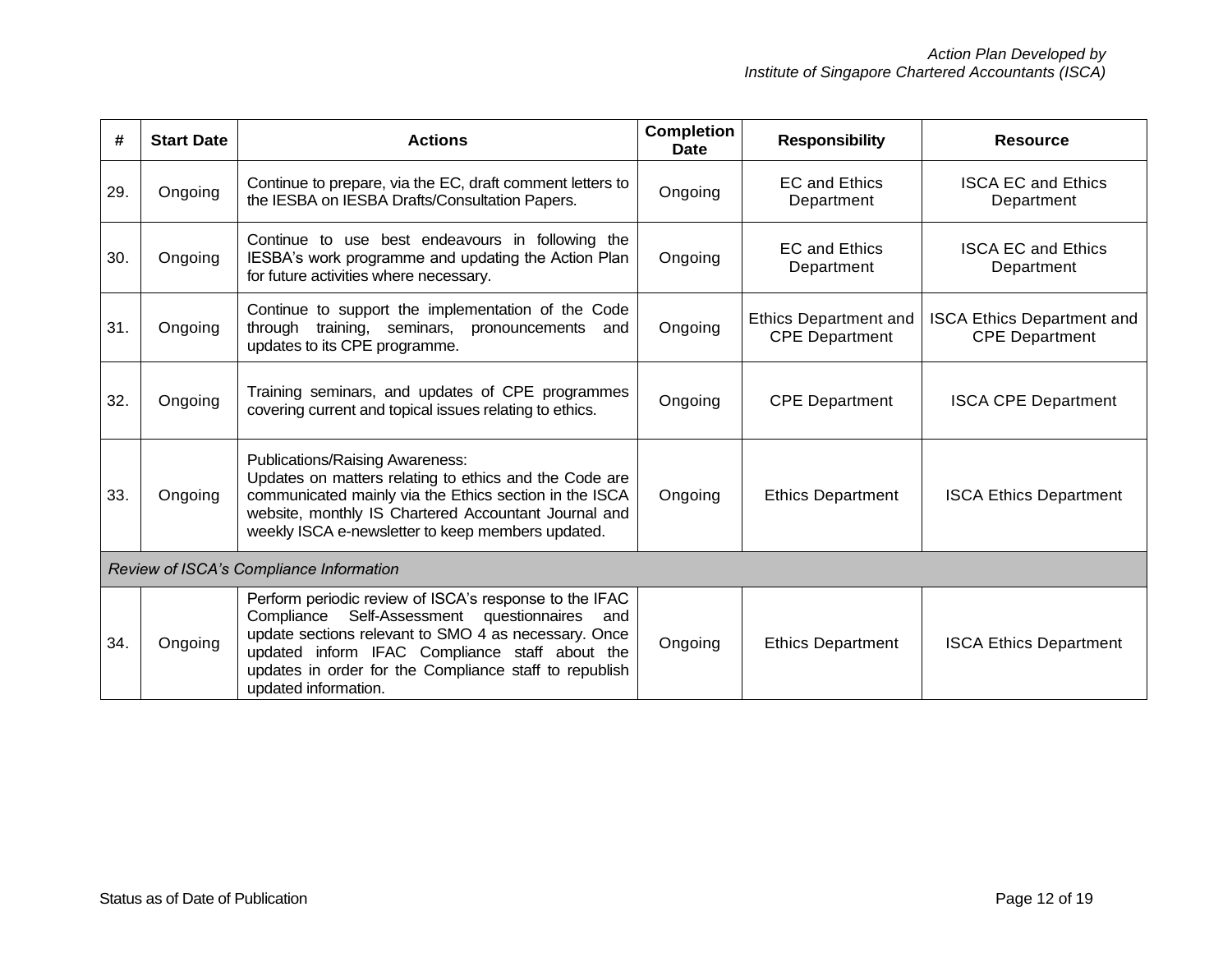| <b>Action Plan Subject:</b>   | SMO 5-International Public Sector Accounting Standards and Other Pronouncements Issued by the IPSASB |
|-------------------------------|------------------------------------------------------------------------------------------------------|
| <b>Action Plan Objective:</b> | Continuing to Use Best Endeavors to promote the IPSASs                                               |

### *Background:*

The responsibility for setting accounting standards for government entities ("statutory bodies") rests with the Accountant General, and therefore ISCA has no direct responsibility for adoption of IPSASs in Singapore.

With the enactment of the Accounting Standards Act on 1 Nov 2007, the Accountant General is appointed as the legal authority to prescribe accounting standards for Statutory Boards. The accounting standards prescribed by the Accountant-General are known as Statutory Board Financial Reporting Standards (''SB-FRS''), which are closely modelled after the Financial Reporting Standards (''FRS'') issued by the Accounting Standards Council (''ASC'').

SB-FRSs set out recognition, measurement, presentation and disclosure requirements dealing with transactions and events that are important in general purpose financial statements. They also set out such requirements for transactions and events that arise mainly in specific industries. SB-FRSs are based on the SB-FRS Framework, which addresses the concepts underlying the information presented in general purpose financial statements. The objective of the SB-FRS Framework is to facilitate the consistent and logical formulation of SB-FRSs. The SB-FRS Framework also provides a basis for the use of judgment in resolving accounting issues.

More information on the SB-FRSs maybe found here: [http://www.assb.gov.sg/docs/attachments/fr-assb\\_frs\\_1Jan2019/SB-FRS\\_Preface.pdf](http://www.assb.gov.sg/docs/attachments/fr-assb_frs_1Jan2019/SB-FRS_Preface.pdf)

| #                                    | <b>Start Date</b> | <b>Actions</b>                                                                                                                              | <b>Completion</b><br>Date | <b>Responsibility</b>                                                                           | Resource                                                            |
|--------------------------------------|-------------------|---------------------------------------------------------------------------------------------------------------------------------------------|---------------------------|-------------------------------------------------------------------------------------------------|---------------------------------------------------------------------|
| <b>Maintaining Ongoing Processes</b> |                   |                                                                                                                                             |                           |                                                                                                 |                                                                     |
| 35.                                  | Ongoing           | Continue to support the members in the public sector<br>through training, seminars, guidance publications<br>and updates of CPE programmes. | Ongoing                   | AQSD Department,<br>Professional<br>Development (PD)<br>Department and<br><b>CPE Department</b> | <b>ISCA AQSD Department, PD</b><br>Department and CPE<br>Department |
| 36.                                  | Ongoing           | Review the public sector's Finance Competency<br>Framework                                                                                  | Ongoing                   | <b>CPE Department</b>                                                                           | <b>ISCA CPE Department</b>                                          |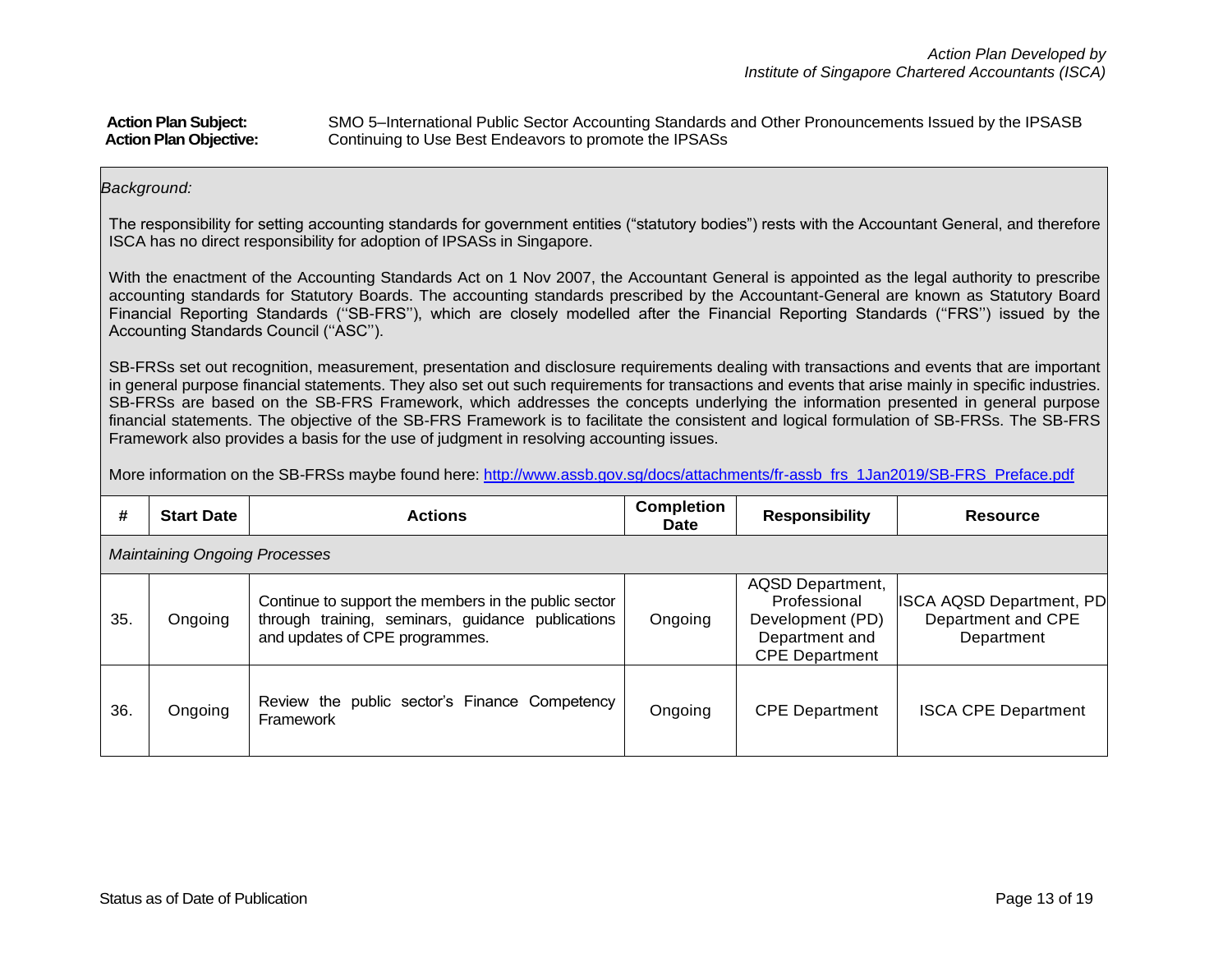# **Action Plan Subject:** SMO 6–Investigation and Discipline **Action Plan Objective:** Continue to maintain investigation and disciplinary process in line with SMO 6

#### *Background: (IC Secretariat)*

All members of ISCA shall observe strictly the Institute Membership & Fees Rules (the Rules), the ISCA Code of Professional Conduct and Ethics (the Code) and also the pronouncements on professional matters and professional ethics issued by the Institute from time to time. The Rules and Code provide that every member shall conduct himself in a manner consistent with the good reputation of the accountancy profession and refrain from any act or default, which is likely to bring discredit to the profession or himself.

ISCA takes any breach of its Code, rules and professional standards seriously and has in place an investigation and disciplinary process to deal with complaints against its members which is in line with SMO 6.

Anyone including ISCA members and members of the public may lodge a complaint against a member of ISCA on alleged breach of the Code, membership rules and professional standards. Such complaints must be supported by documentary evidence. The complaint will be referred to an independently appointed Investigation Committee which will determine if there is a prima facie case for the complaint to be put before an independently appointed Disciplinary Committee. The Disciplinary Committee will formally hear the case and determine the sanction to be imposed. The range of sanctions include cancellation or suspension of membership, fine and censure. Member concerned may appeal against the decision of a Disciplinary Committee. The information of the Institute's investigation and disciplinary process is available at the ISCA's website [\(https://isca.org.sg\)](https://isca.org.sg/).

| #                                       | <b>Start Date</b>                    | <b>Actions</b>                                                                                                                                                                                                                                                                                               | <b>Completion</b><br><b>Date</b> | <b>Responsibility</b> | <b>Resource</b>              |
|-----------------------------------------|--------------------------------------|--------------------------------------------------------------------------------------------------------------------------------------------------------------------------------------------------------------------------------------------------------------------------------------------------------------|----------------------------------|-----------------------|------------------------------|
|                                         | <b>Maintaining Ongoing Processes</b> |                                                                                                                                                                                                                                                                                                              |                                  |                       |                              |
| 37.                                     | Ongoing                              | Continue to ensure ISCA's investigation<br>and<br>disciplinary process is working as intended. This<br>includes review of the existing process and updating<br>of the Action Plan where appropriate.                                                                                                         | Ongoing                          | <b>IC Secretariat</b> | <b>ISCA Executive Office</b> |
| Review of ISCA's Compliance Information |                                      |                                                                                                                                                                                                                                                                                                              |                                  |                       |                              |
| 38.                                     | Ongoing                              | Perform periodic review of ISCA's response to the<br>IFAC Compliance Self-Assessment questionnaires<br>update sections relevant to SMO 6 where<br>and<br>appropriate. Once updated, inform IFAC Compliance<br>staff about the updates in order for the Compliance<br>staff to republish updated information. | Ongoing                          | <b>IC Secretariat</b> | <b>ISCA Executive Office</b> |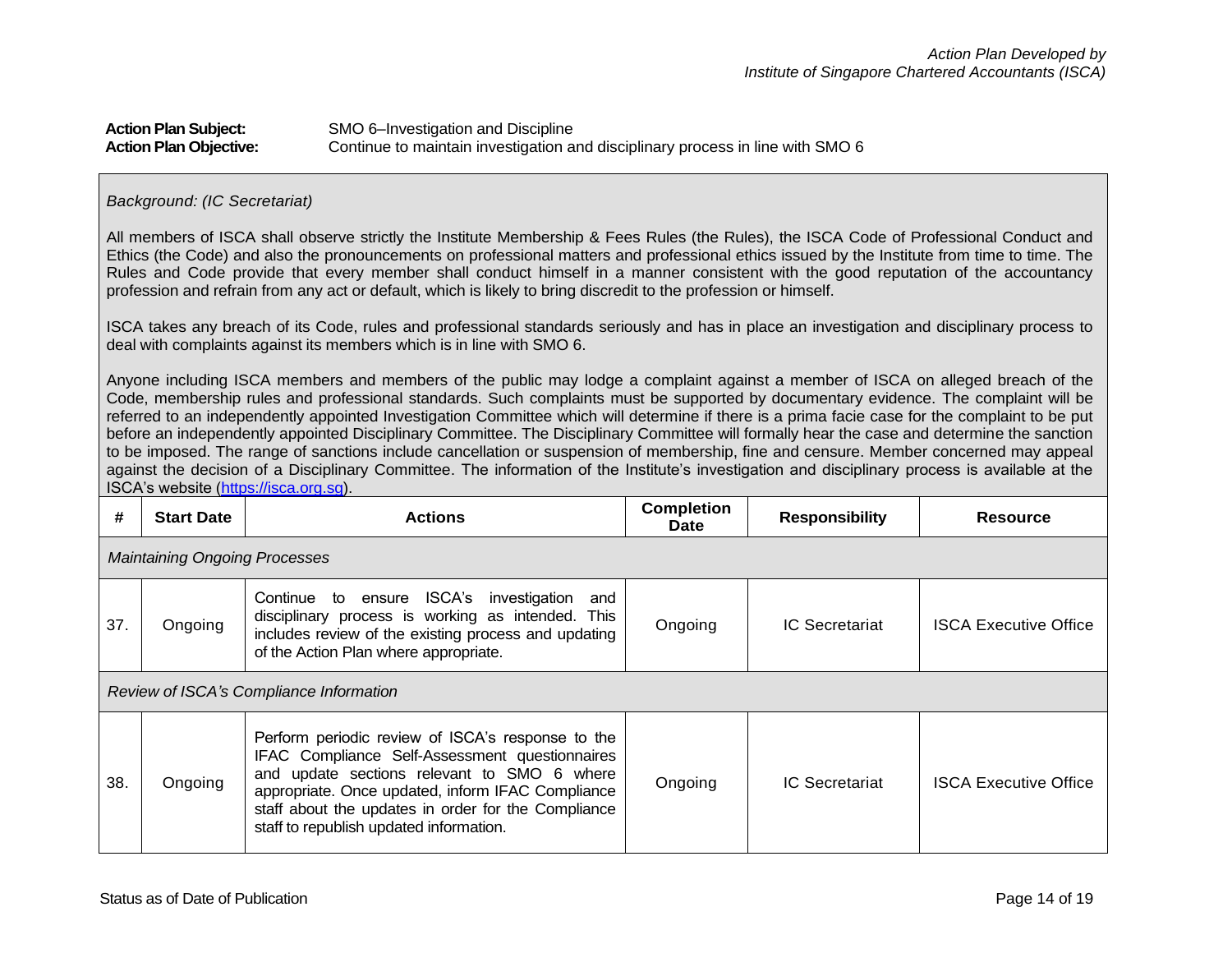## **Action Plan Subject:** SMO 7–International Financial Reporting Standards and Other Pronouncements issued by the IASB **Action Plan Objective:** Continue to Use Best Endeavours to Support Convergence with IASB Standards and Support their Implementation

*Background: (Corporate Reporting & Ethics Division - Financial Reporting & Technical Excellence (FR & TE) department)*

Under the Accounting Standards Act, the Accounting Standards Council (ASC) is responsible for prescribing accounting standards in Singapore, which comprise a framework of national standards fully converged with the IFRS for listed companies and national standards closely modeled after IFRS and have been modified to contain a small number of country specific requirements.

Although ISCA is not responsible for the setting of accounting standards, it has taken an active approach to support implementation by ensuring its members are kept up to date on developments on national and global accounting standards and that members have the necessary support to undertake their work. ISCA established the Financial Reporting and Technical Excellence (FR & TE) department, part of its Corporate Reporting and Ethics (CoRE) division, to provide technical support on accounting matters for members. In addition, the department regularly communicates views and insights related to accounting issues to members and the wider accounting community in the jurisdiction. ISCA's Financial Reporting Committee also regularly initiates and facilitates discussion on emerging accounting issues, issues guidance on emerging local accounting issues, reviews and responds to exposure drafts as issued by the IASB and provides comment letters featuring the perspective from Singapore.

ISCA also supports its members by offering continuing professional development (CPD) courses covering the latest accounting standards updates and disseminates financial reporting standards information on the ISCA Centre for Financial Reporting website and other publications.

#### **Publications issued by ISCA to support IFRS Convergence in Singapore**

#### (i) ISCA's Collaboration with ASC on Singapore IFRS Convergence

Recognising the importance of IFRS convergence in Singapore, ISCA have collaborated with ASC in developing a set of Q&As to assist directors and chief financial officers of Singapore listed companies acquaint themselves with full IFRS Convergence, the key principles underpinning IFRS 1 and some of the potential implications.

Please click [here](http://www.isca.org.sg/tkc/fr/resources/practical-guidances/practical-guidances/2016/november/ifrs-convergence-are-you-on-track/) for the Q&As.

## (ii) IFRS Convergence 2018 Implementation Roadmap

In collaboration with the Singapore Institute of Directors (SID), ISCA through its Financial Reporting Committee's Core Sub-Committee, has developed this publication to provide guidance on how to navigate the maze of accounting change that IFRS Convergence exercise requires. It also highlights key considerations for entities converging to SG-IFRS.

Please click [here](https://isca.org.sg/media/2238610/ifrs-convergence-2018-implementation-roadmap.pdf) for the publication.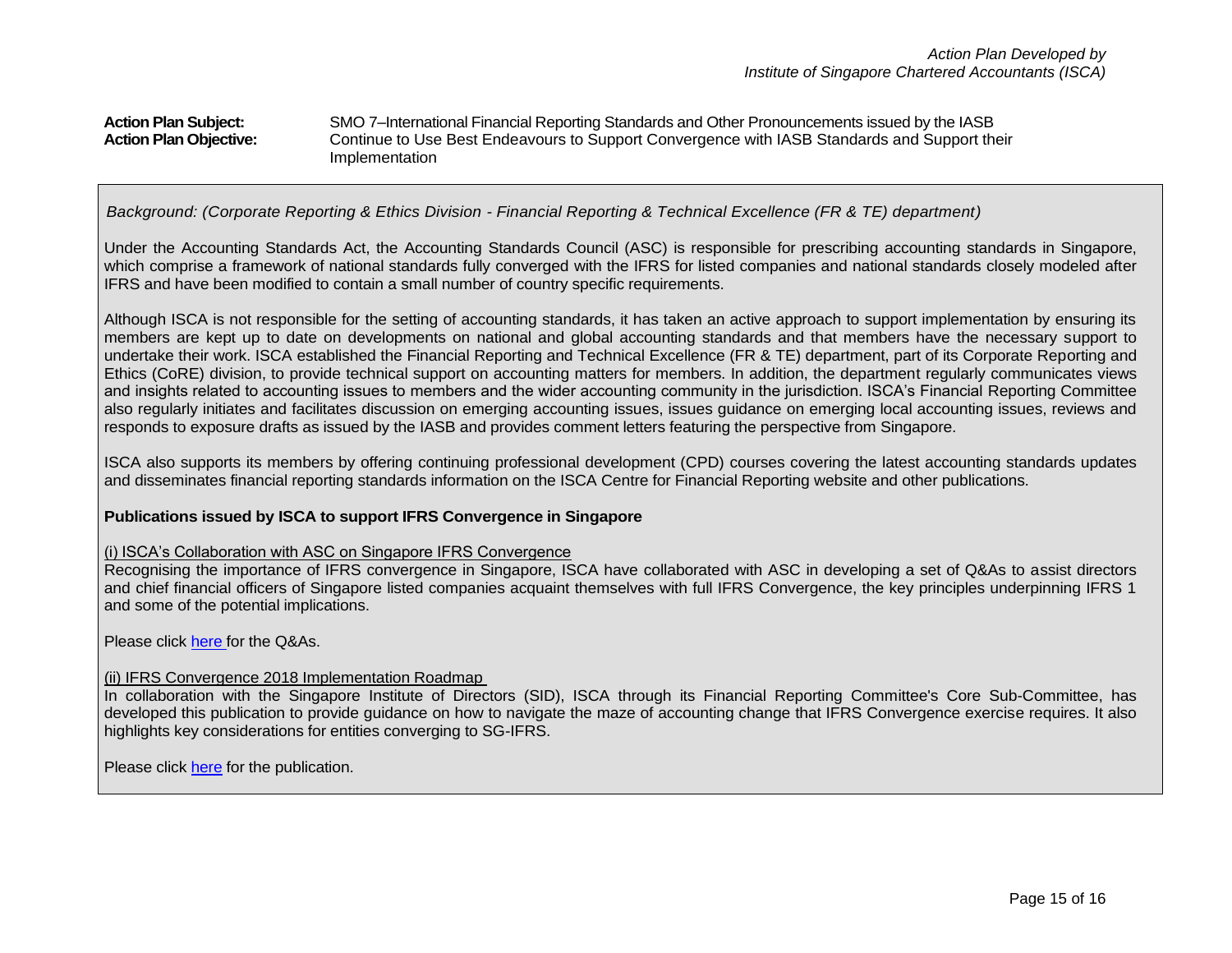| #   | <b>Start Date</b>                             | <b>Actions</b>                                                                                                                                                                                                                                                                                      | <b>Completion</b><br><b>Date</b> | <b>Responsibility</b>         | <b>Resource</b>                                               |  |
|-----|-----------------------------------------------|-----------------------------------------------------------------------------------------------------------------------------------------------------------------------------------------------------------------------------------------------------------------------------------------------------|----------------------------------|-------------------------------|---------------------------------------------------------------|--|
|     | <b>Ongoing Process to Converge with IFRSs</b> |                                                                                                                                                                                                                                                                                                     |                                  |                               |                                                               |  |
| 39. | Ongoing                                       | Provide comments to exposure drafts issued by IASB.                                                                                                                                                                                                                                                 | Ongoing                          | FRC and FR & TE<br>Department | <b>ISCA FRC, with the assistance</b><br>of FR & TE Department |  |
| 40. | Ongoing                                       | Continue to provide technical support on accounting<br>matters and communicate timely insights and views<br>on accounting issues to our members and the wider<br>accounting community.                                                                                                              | Ongoing                          | FRC and FR & TE<br>Department | <b>ISCA FRC with the assistance</b><br>of FR & TE Department  |  |
| 41. | Ongoing                                       | Continue to offer regular CPE programmes covering<br>the latest accounting standard updates on individual<br>accounting standards through ISCA's training arm.                                                                                                                                      | Ongoing                          | <b>CPE Department</b>         | <b>ISCA CPE Department</b>                                    |  |
| 42. | Ongoing                                       | Disseminate updates on financial reporting standards<br>through the ISCA Centre for Financial Reporting<br>website, monthly IS Chartered Accountant Journal<br>and weekly ISCA e-newsletter.                                                                                                        | Ongoing                          | FR & TE Department            | <b>ISCA FR &amp; TE Department</b>                            |  |
| 43. | Ongoing                                       | Updating the Action Plan for future activities where<br>necessary.                                                                                                                                                                                                                                  | Ongoing                          | FR & TE Department            | <b>ISCA FR &amp; TE Department</b>                            |  |
|     | Review of ISCA's Compliance Information       |                                                                                                                                                                                                                                                                                                     |                                  |                               |                                                               |  |
| 44. | Ongoing                                       | Perform periodic review of ISCA's response to the<br>IFAC Compliance Self-Assessment questionnaires<br>and update sections relevant to SMO 7 as necessary.<br>Once updated inform IFAC Compliance staff about<br>the updates in order for the Compliance staff to<br>republish updated information. | Ongoing                          | FR & TE Department            | <b>ISCA FR &amp; TE Department</b>                            |  |